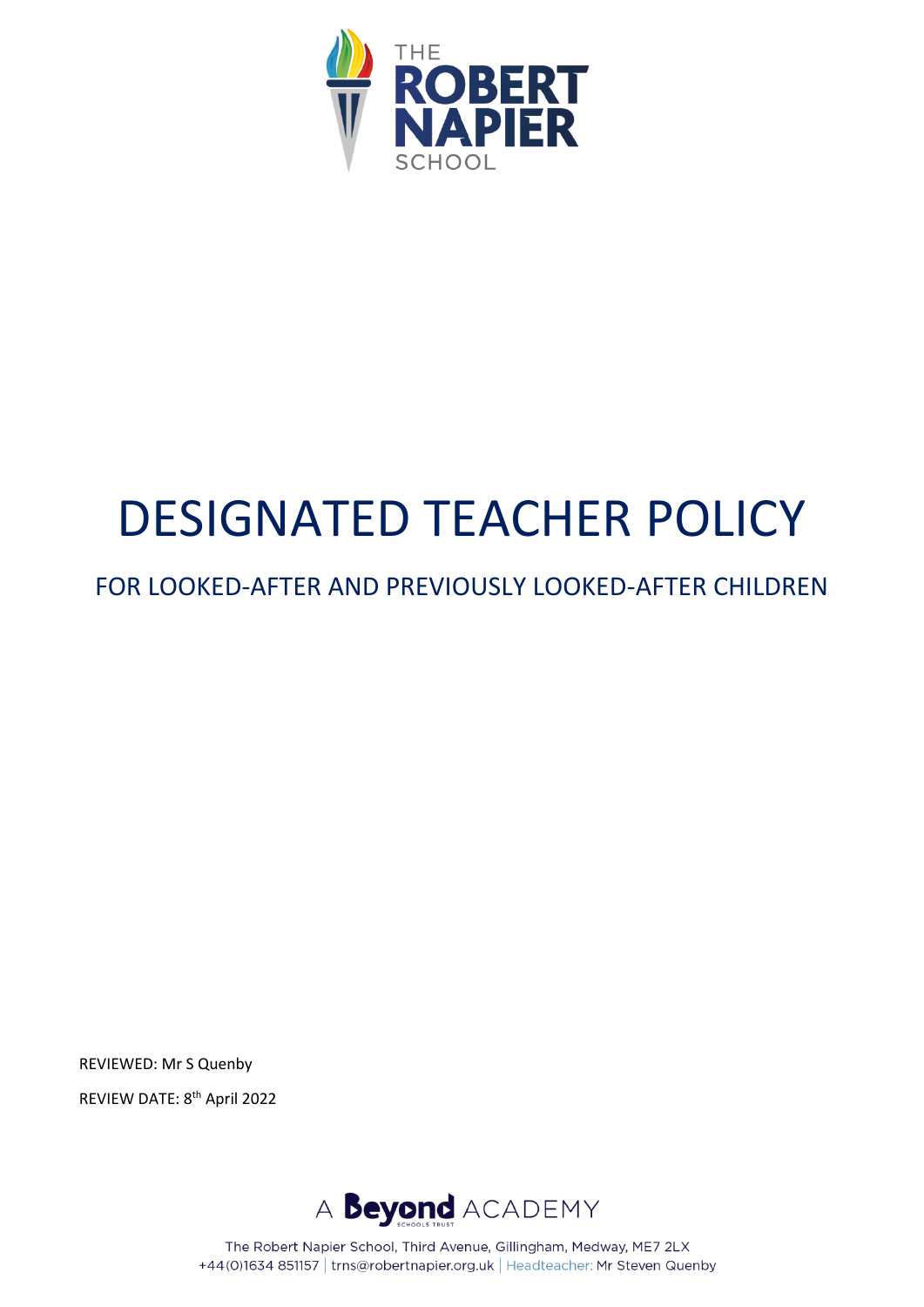

#### **Aims**

The school aims to ensure that:

- A suitable member of staff is appointed as the designated teacher for looked-after and previously lookedafter children
- The designated teacher promotes the educational achievement of looked-after and previously lookedafter children, and supports other staff members to do this too
- Staff, parents, carers and guardians are aware of the identity of the designated teacher, how to contact them and what they are responsible for

# **Legislation and statutory guidance**

This policy is based on the Department for Education's statutory guidance on the designated teacher for looked-after and previously looked-after children.

It also takes into account section 2E of the Academies Act 2010.

This policy complies with our funding agreement and articles of association.

#### **Definitions**

Looked-after children are registered pupils that are:

- In the care of a local authority, or
- Provided with accommodation by a local authority in the exercise of its social services functions, for a continuous period of more than 24 hours

Previously looked-after children are registered pupils that fall into either of these categories:

- They were looked after by a local authority but ceased to be as a result of any of the following:
	- o A child arrangements order, which includes arrangements relating to who the child lives with and when they are to live with them
	- o A special guardianship order
	- o An adoption order
- They appear to the governing board to have:
	- o Been in state care in a place outside of England and Wales because they would not have otherwise been cared for adequately, and
	- o Ceased to be in that state care as a result of being adopted

*Personal education plan (PEP)* is part of a looked-after child's care plan that is developed with the school. It forms a record of what needs to happen and who will make it happen to ensure the child reaches their full potential.

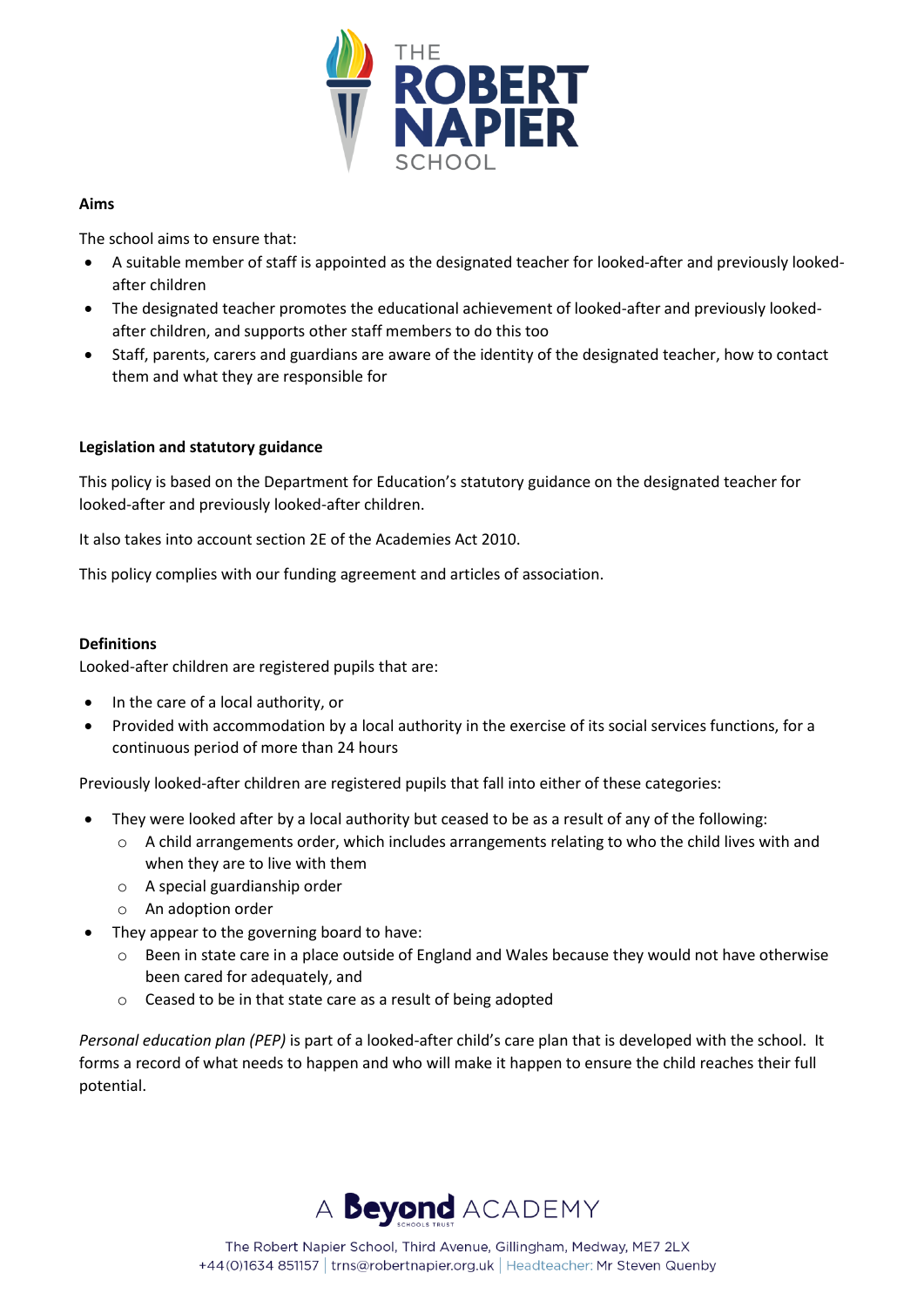

*Virtual school head (VSH)* is a local authority officer responsible for promoting the educational achievement of their authority's looked-after children, working across schools to monitor and support these pupils as if they were in a single school. The VSH is also responsible for providing information and advice to schools, parents and guardians in respect of previously looked-after children.

# **Identity of our Designated Teacher**

Our designated teacher is Mr S McLeod.

You can contact them by email at smcleod@robertnapier.org.uk.

Our designated teacher takes lead responsibility for promoting the educational achievement of looked-after and previously looked-after children at our school. They are your initial point of contact for any of the matters set out in the section below.

# **Role of the Designated Teacher**

*Leadership responsibilities*

The designated teacher will:

- Act as a central point of initial contact within the school for any matters involving looked-after and previously looked-after children
- Promote the educational achievement of every looked-after and previously looked-after child on roll by:
	- o Working with VSHs
	- o Promoting a whole school culture where the needs of these pupils matter and are prioritised
- Take lead responsibility for ensuring school staff understand:
	- o The things which can affect how looked-after and previously looked-after children learn and achieve
	- o How the whole school supports the educational achievement of these pupils
- Contribute to the development and review of whole school policies to ensure they consider the needs of looked-after and previously looked-after children
- Promote a culture in which looked-after and previously looked-after children are encouraged and supported to engage with their education and other school activities
- Act as a source of advice for teachers about working with looked-after and previously looked-after children
- Work directly with looked-after and previously looked-after children and their carers, parents and guardians to promote good home-school links, support progress and encourage high aspirations
- Have lead responsibility for the development and implementation of looked-after children's PEPs
- Work closely with the school's designated safeguarding lead to ensure that any safeguarding concerns regarding looked-after and previously looked-after children are quickly and effectively responded to
- Involve parents and guardians of previously looked-after children in decisions affecting their child's education

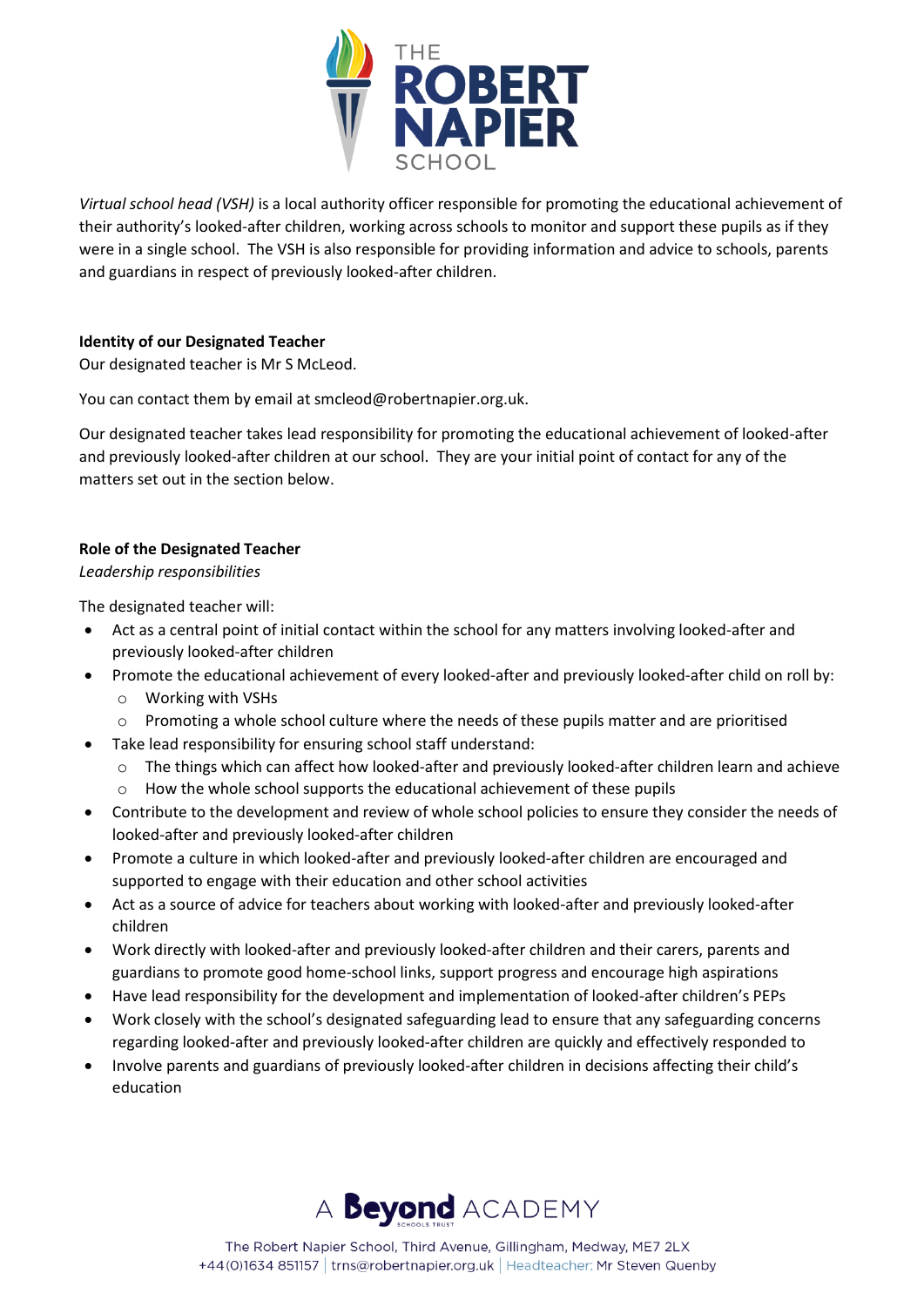

#### *Supporting looked-after children*

The designated teacher will:

- Make sure looked-after children's PEPs meet their needs by working closely with other teachers to assess each child's specific educational needs
- Have overall responsibility for leading the process of target-setting in PEPs
- Monitor and track how looked-after children's attainment progresses under their PEPs
- If a child is not on track to meet their targets, be instrumental in agreeing the best way forward with them in order to make progress, and ensure that this is reflected in their PEP
- Ensure the identified actions of PEPs are put in place
- During the development and review of PEPs, help the school and relevant local authority decide what arrangements work best for pupils
- Ensure that:
	- $\circ$  A looked-after child's PEP is reviewed before the statutory review of their care plan this includes making sure the PEP is up to date and contains any new information since the last PEP review, including whether agreed provision is being delivered
	- o PEPs are clear about what has or has not been taken forward, noting what resources may be required to further support the child and from where these may be sourced
	- $\circ$  The updated PEP is passed to the child's social worker and VSH ahead of the statutory review of their care plan
- Transfer a looked-after child's PEP to their next school or college, making sure it is up to date and that the local authority responsible for looking after them has the most recent version

# *Supporting both looked-after children and previously looked-after children*

The designated teacher will:

- Ensure the specific needs of looked-after and previously looked-after children are understood by staff and reflected in how the school uses pupil premium funding
- Work with VSHs to agree how pupil premium funding for looked-after children can most effectively be used to improve their attainment
- Help raise the awareness of parents and guardians of previously looked-after children about pupil premium funding and other support for these children
- Play a key part in decisions on how pupil premium funding is used to support previously looked-after children
- Encourage parents' and guardians' involvement in deciding how pupil premium funding is used to support their child, and be the main contact for queries about its use
- Ensure teachers have awareness and understanding of the specific needs of looked-after and previously looked-after children in areas like attendance, homework, behaviour and future career planning
- Be aware of the special educational needs (SEND) of looked-after and previously looked-after children, and make sure teachers also have awareness and understanding of this
- Ensure the SEND code of practice, as it relates to looked-after children, is followed

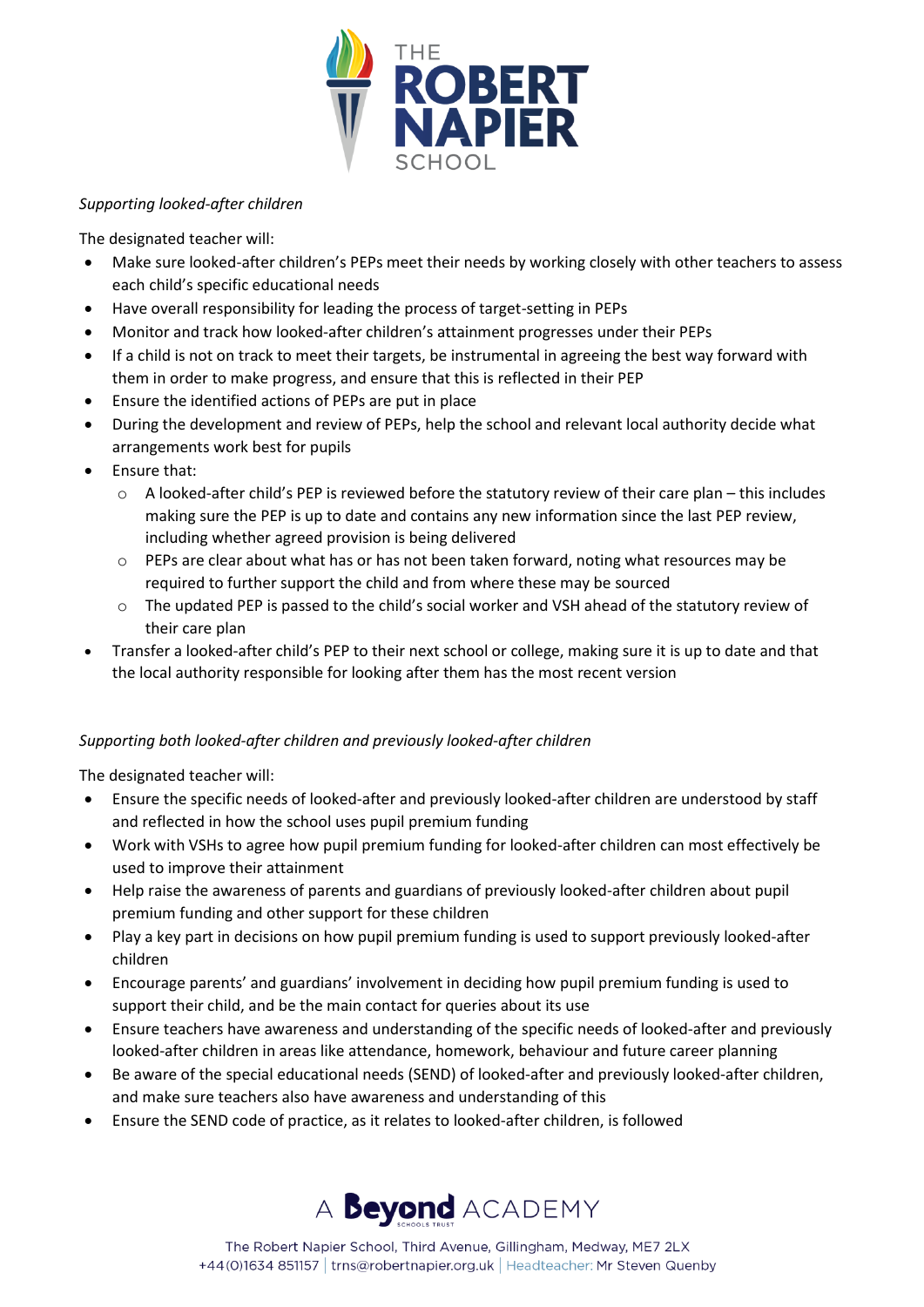

- Make sure PEPs work in harmony with any education, health and care (EHC) plans that a looked-after child may have
- Ensure that, with the help of VSHs, they have the skills to identify signs of potential SEND issues in looked-after and previously looked-after children, and know how to access further assessment and support where necessary
- Ensure that they and other staff can identify signs of potential mental health issues in looked-after and previously looked-after children and understand where the school can draw on specialist services
- Put in place robust arrangements to have strengths and difficulties questionnaires (SDQs) completed for looked-after children, and use the results of these SDQs to inform PEPs
- Put in place mechanisms for understanding the emotional and behavioural needs of previously lookedafter children

# *Relationships beyond the school*

The designated teacher will:

- Proactively engage with social workers and other professionals to enable the school to respond effectively to the needs of looked-after and previously looked-after children
- Discuss with social workers how the school should engage with birth parents, and ensure the school is clear about who has parental responsibility and what information can be shared with whom
- Be open and accessible to parents and guardians of previously looked-after children and encourage them to be actively involved in their children's education
- Proactively build relationships with local authority professionals, such as VSHs and SEND departments
- Consider how the school works with others outside of the school to maximise the stability of education for looked-after children, such as:
	- o Finding ways of making sure the latest information about educational progress is available to contribute to the statutory review of care plans
	- o Ensuring mechanisms are in place to inform VSHs when looked-after children are absent without authorisation and work with the responsible authority to take appropriate safeguarding action
	- $\circ$  Talking to the child's social worker and/or other relevant parties in the local authority regarding any decisions about changes in care placements which will disrupt the child's education, providing advice about the likely impact and what the local authority should do to minimise disruption
	- o Making sure that, if a looked-after child moves school, their new designated teacher receives any information needed to help the transition process
- Seek advice from VSHs about meeting the needs of individual previously looked-after children, but only with the agreement of their parents or guardians
- Make sure that for each looked-after child:
	- o There's an agreed process for how the school works in partnership with the child's carer and other professionals, such as their social worker, in order to review and develop educational progress
	- o School policies are communicated to their carer and social worker and, where appropriate, birth parents